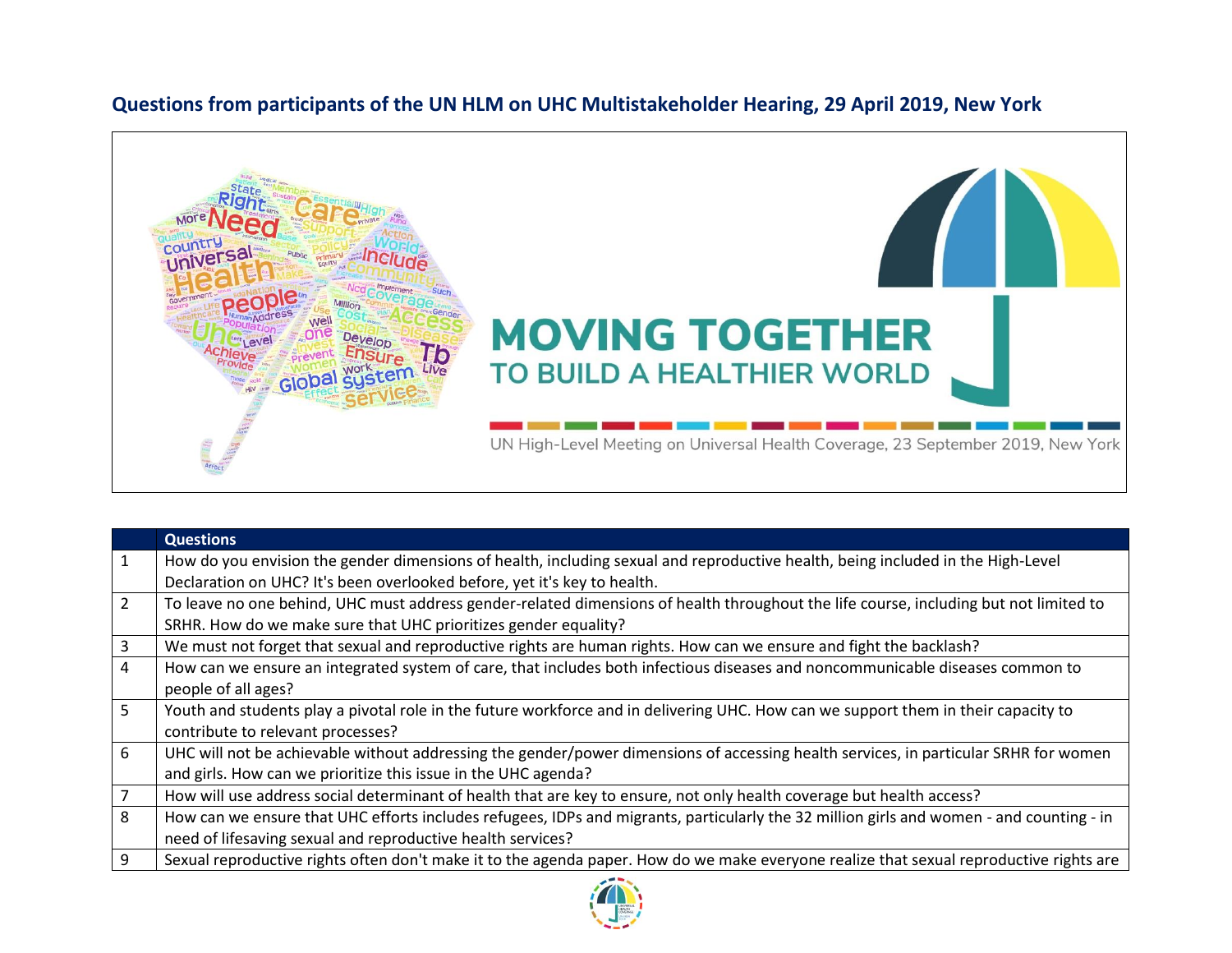|    | actually human rights?                                                                                                                     |
|----|--------------------------------------------------------------------------------------------------------------------------------------------|
| 10 | How do we ensure disabled persons and people with mental health issues have the access and quality care they need when planning for        |
|    | UHC? Where is GENDER in the 6 asks and 4 priority actions?                                                                                 |
| 11 | Growing up in my village of Nyanza District Rwanda we heard of Alma ata, Abuja Declaration, Gobi and other great ones. They ended up       |
|    | being empty promises. What makes this UHC movement any different?                                                                          |
| 12 | How will WHO support the development of the health workforce - from pediatricians to community health workers to social workers - to       |
|    | achieve UHC?                                                                                                                               |
| 13 | The UHC debates must center the rights and needs of women and girls in all their diversity. How do we ensure that gender justice is        |
|    | addressed in this forum and beyond?                                                                                                        |
| 14 | Some people can be criminalised just for accessing health services specifically LGBTQI, sex workers, & people who seek abortion. How       |
|    | can we ensure they are not left behind in UHC?                                                                                             |
| 15 | How do we ensure that UHC goes beyond prioritizing one health issue over another but actually ensure access for health for all no matter   |
|    | what the issue, gender, age, status etc                                                                                                    |
| 16 | Young people, especially young women and girls, face specific structural barriers to accessing health services that member states must     |
|    | address, what can we all do to put their agenda on the table?                                                                              |
| 17 | As we strengthen health systems towards #Health For All, how can we ensure that the health system is INCLUSIVE of oral health, vision,     |
|    | hearing, and mental health - (services often overlooked)?                                                                                  |
| 18 | From a practical standpoint, how do we help accelerate the use of evidence to guide UHC policy to assure that all components of            |
|    | functional health care systems are supported?                                                                                              |
| 19 | How do we plan and ensure people living in humanitarian and fragile states also have UHC?                                                  |
| 20 | How can we ensure lifetime affordable access to essential lifesaving medication such as insulin in every country in the world?             |
| 21 | Are there any Member State representatives here to listen?                                                                                 |
| 22 | What role do innovations in health technology and service delivery have in achieving UHC? How can we leverage new, more efficient          |
|    | approaches/technologies such as self-care?                                                                                                 |
| 23 | Dental caries is the worlds most common chronic disease affecting 3.9billion people. How do we make sure that preventive oral health is    |
|    | included in all countries' primary healthcare plans?                                                                                       |
| 24 | Noting that oral diseases affect 3.9 billion people, and that these are preventable and share common risk factors with other NCDs, can     |
|    | we be sure of inclusion of prevention and treatment in UHC?                                                                                |
| 25 | Can we put the mouth back in the body? Why are oral diseases and dental preventive and treatment services often excluded from PHC?         |
|    | Orals diseases are a huge burden globally - over \$500 billion/year!                                                                       |
| 26 | How can we ensure decision makers use evidence to select the best policy options, in terms of both cost effectiveness and community        |
|    | preferences, in order to optimise benefits to communities?                                                                                 |
| 27 | Given that the criminalization of same-sex relationships, sex-work, HIV and drug use are major barriers to care, what will be the strategy |
|    | to ensure the most marginalized are included in UHC?                                                                                       |
| 28 | How can we convince governments to understand that civil society engagement is necessary to attain UHC?                                    |
| 29 | Dr. Gitahi said we are not here for organizations. We are here for the individuals, those whose voices are not being heard. How do you     |
|    | listen and attend to the voices of the least privileged among us?                                                                          |
| 30 | UHC must include oral health care measures due to the evidence on oral systemic links. As a result, I ask the question, why is oral health |

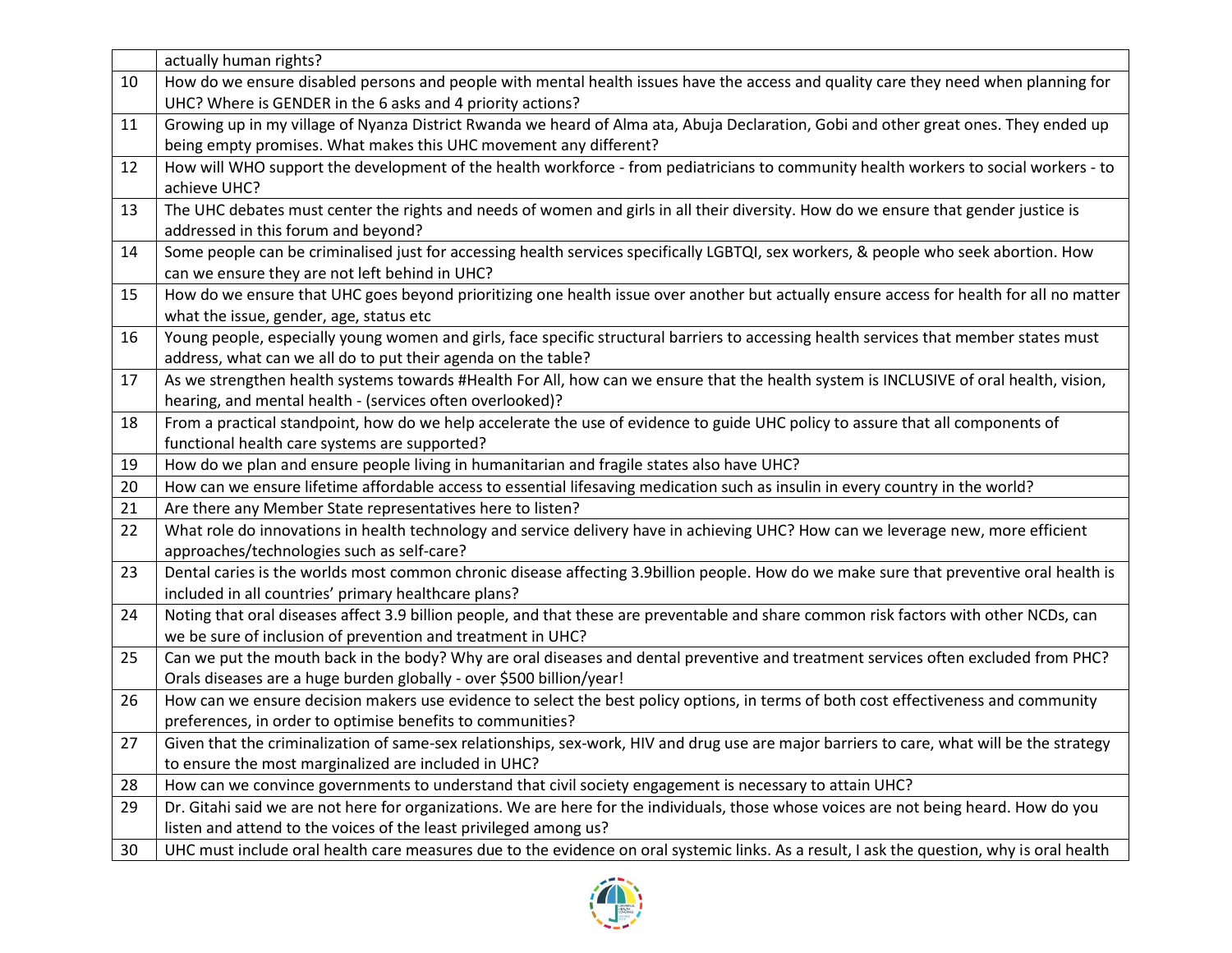|    | not considered in health measures.                                                                                                         |
|----|--------------------------------------------------------------------------------------------------------------------------------------------|
| 31 | Let's not forget vulnerable populations be they young or old, those with mental illness, the LGBTQ+, prisoners. How do we ensure all       |
|    | means all?                                                                                                                                 |
| 32 | What role do technology-based innovations and solutions have in leveraging limited resources in underserved communities to advance         |
|    | health equity and achieve UHC for all?                                                                                                     |
| 33 | According to WHO: "Depression is the leading cause of disability worldwide, and is a major contributor to the overall global burden of     |
|    | disease." How can we ensure mental health integration into PHC?                                                                            |
| 34 | Given that a young child with dental decay is likely to be the obese teenager, the diabetic young adult, developing CVD in midlife, cancer |
|    | in later life, can UHC change this trajectory? YES!                                                                                        |
| 35 | What will persuade govts to shift from out-of-pocket payments to taxing people fairly to pay for health care?                              |
| 36 | In the spirit of leaving no one behind. How do we ensure that gender equality gets addressed comprehensively within UHC?                   |
| 37 | How to move this discussion from more requests for different diseases, to bringing practical solutions to government on UHC?               |
| 38 | Please make identity of speakers, backgrounds transparent.                                                                                 |
| 39 | RE the taxation issue, why do we always focus on african corruption when the US and IS-backed corporations DEMAND tax incentives in        |
|    | the name of "free trade"                                                                                                                   |
| 40 | How can we overcome inherent ageism to insure that older persons have access to UHC?                                                       |
| 41 | How can we ensure that high-quality, integrated and financially sustainable community health programs are prioritized in the UHC           |
|    | agenda?                                                                                                                                    |
| 42 | When purchasing services from private sector, how do we balance the need for regulation of private sector with the fact that regulations   |
|    | increase inefficiencies & risk market failure. Good Examples?                                                                              |
| 43 | Given that 1 in 4 people worldwide will experience mental health problem and mental health MUST be integrated into primary                 |
|    | healthcare, how do you see mental health access be highlighted in UHC?                                                                     |
| 44 | How can governments ensure that UHC drives inclusive development and prosperity for women and girls in a world where women are             |
|    | the majority of the world's poor?                                                                                                          |
| 45 | How do you envision the integration of nurses in the development of sustainable, cost effective health care access systems for diverse     |
|    | populations to achieve quality health care for all?                                                                                        |
| 46 | As a young dentist I ask - why are governments restricting their people from Universal Health Coverage where also Oral Health is           |
|    | included?                                                                                                                                  |
| 47 | How do we develop systems and mechanisms that reach the most marginalised and most likely to be left behind first?                         |
| 48 | Even developed country governments avoid public health accountability - how can accountability be improved?                                |
| 49 | Even if governments show the political will to tackle UHC (eg India and it's Ayushman Bharat) how can we ensure they leverage civil        |
|    | society, to reach the last mile and make UHC a real success.                                                                               |
| 50 | Without addressing the myriad of barriers accessing comprehensive sexual reproductive health n gender based violence UHC policies will     |
|    | fail no matter how well they are financed or rolled out                                                                                    |
| 51 | The IFRC strongly believes that we must put the last mile first. Can you talk about how community-based health programmes can be an        |
|    | essential means to reaching the most left behind? (session 2)                                                                              |
| 52 | How do national governments incentivize professional physician organizations to support policy change that permits professional nurses     |
|    | to practice at the TOP of those education and training?                                                                                    |

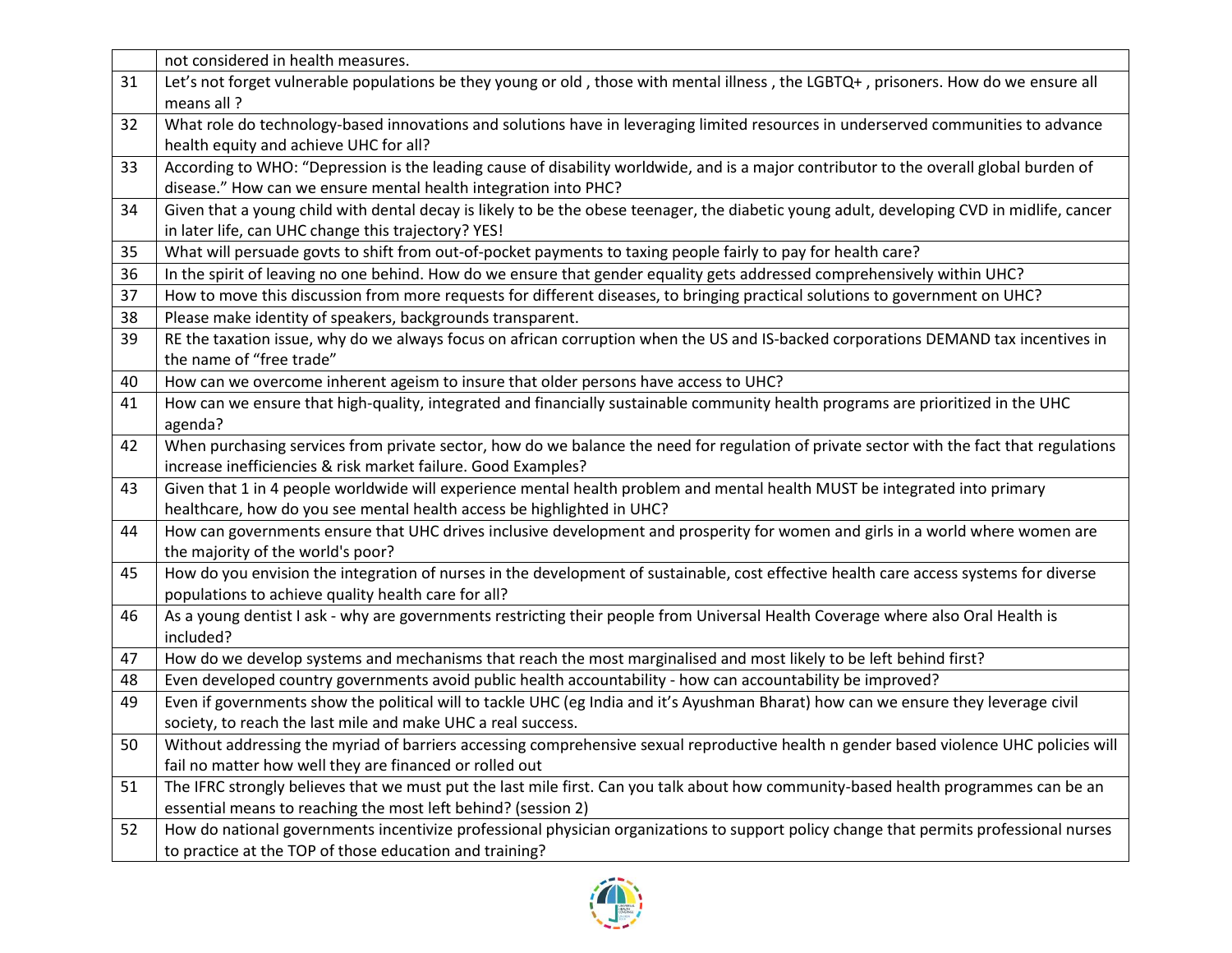| 53 | Without global equity in the availability of health inputs there is no equity. What is not available cannot be purchased NY the rich or                                                                 |
|----|---------------------------------------------------------------------------------------------------------------------------------------------------------------------------------------------------------|
|    | made available without financial hardship by the poor                                                                                                                                                   |
| 54 | How do we get health to be part of every government departments set of priorities?                                                                                                                      |
| 55 | Should UHC integrate traditional medicine and other non traditional medical practices while creating a UHC basic service package?                                                                       |
| 56 | Cultural sensitivity and gender equality - are really included in this call for action?                                                                                                                 |
| 57 | What is being done to engage nurses as the leaders they are in health care and interprofessional collaboration?                                                                                         |
| 58 | In High-Level Declaration: how to ensure govts create & sustain environments where right to health for civilian populations & health<br>workers respected amidst political, economic or armed conflict? |
| 59 | On the 1st panel discussion which is ongoing at present youth representation is missing ?? We need to be inclusive to move to a                                                                         |
|    | healthier world for all and youth need to a have voice at the table !                                                                                                                                   |
| 60 | Children with oral diseases do not grow as fast as those who are orally healthy, do not achieve as much academically. So easy to prevent!<br>What's the problem, why excluded from UHC?                 |
| 61 | How do we ensure accountability after UHC HLM?                                                                                                                                                          |
| 62 | How can we build responsive and resilient health systems to make sure that the most vulnerable have access to services?                                                                                 |
| 63 | Kenya is a Friend of UHC, 4 counties piloting UHC, success will be determined by the same government. UHC is meant to look like a magic<br>wand, is it really?                                          |
| 64 | Padmini Murthy How can the policy makers / politicians put aside partisan politics to work on making universal health care for a<br>reality???                                                          |
| 65 | 1,300 NGOs urged gov'ts in the 2018 HLM on NCDs to stress binding regs to promote prevention based on the best available evidence &<br>conflict of interest safeguards. Should UHC do so, too?          |
| 66 | UHC might present danger of exclusions of civil society in the decision-making process. How can we ensure civil society engagement in<br>this process?                                                  |
| 67 | What should be the message from Minister of Health to Minister of Finance?                                                                                                                              |
| 68 | It is revolutionary to learn that Japan went for UHC 50years ago because of resource constraints. How can UHC2030 facilitate a learning<br>process from Japan for political decision makers in LMICs?   |
| 69 | Human resource crisis cannot be addressed in the world's poorest countries without massive expansion in global (not only country-level)<br>investments.                                                 |
| 70 | How do we make sure that the role of women in the design and delivery of UHC, and their role in the health workforce (delivering UHC),<br>is being addressed?                                           |
| 71 | Do we really need more evidence in places with no health workers, no drugs? The evidence is that medical care works! We just need to<br>provide care.                                                   |
| 72 | What is being done to ensure that the role of gender as a determinant it health is being addressed in UHC?                                                                                              |
| 73 | What UHC strategy will bridge the constant struggle between health equity and economies of scale for health budgets in LMIC?                                                                            |
| 74 | Human rights to health: how the need for community health system is recognized along with public health system, to allow all population                                                                 |
|    | to access health, incl. criminalised, stigmatised populations?                                                                                                                                          |
| 75 | Lots of questions here about sexual & reproductive health. Will this include the SRH needs of older women?                                                                                              |
| 76 | How we will address the criminalization of HIV, which currently is are major barriers to HIV testing, treatment and care; even wherein                                                                  |
|    | services are available and affordable?                                                                                                                                                                  |

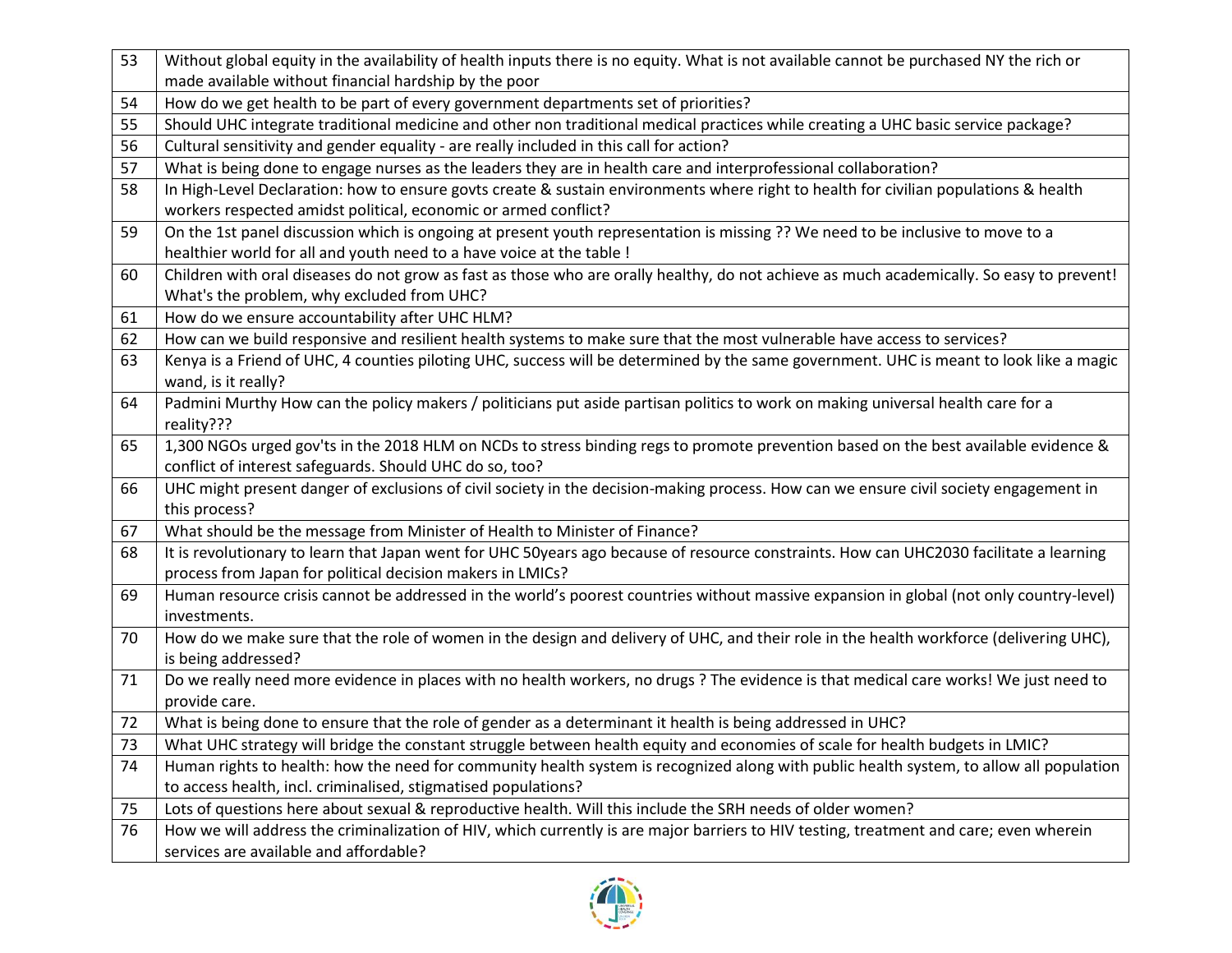| 77 | As an on ground Dr in Uganda, Tanzania, DRC, and Peru I found technology vital. Any roles for UHC to create portals for Data Entry,                                                              |
|----|--------------------------------------------------------------------------------------------------------------------------------------------------------------------------------------------------|
|    | Geofencing data sharing, Bulk Medication access ? #HEALTHFORALL                                                                                                                                  |
| 78 | Older people face prohibitive costs for healthcare services. What will governments do to close the gaps in health insurance coverage to                                                          |
|    | ensure access & affordability of services for older people.                                                                                                                                      |
| 79 | How are older people being included in efforts to achieve UHC, both in terms of financing and quality service provision?                                                                         |
| 80 | How do we build local policy and systems capacity to influence regional and national governments to act according to the uhc2030                                                                 |
|    | recommendations and action agenda?                                                                                                                                                               |
| 81 | How can we ensure that Heads of State and Heads of Government attend the HLM? The purpose of an HLM is to get the highest level of                                                               |
|    | political buy in.                                                                                                                                                                                |
| 82 | Is patriarchy the biggest obstacle to UHC? Even among health professionals, more men are doctors and more women as nurses or                                                                     |
|    | paramedics. How can you change this reality?                                                                                                                                                     |
| 83 | The achievement of health for all requires the establishment of a global pooled funding mechanism. Why are we not talking about the                                                              |
|    | responsibilities of global duty bearers in closing the funding gap?                                                                                                                              |
| 84 | If UHC is truly about "leaving no one behind," how will we as the privileged participants in this room hold ourselves accountable to                                                             |
|    | ensuring that UHC reforms address the needs of marginalized groups?                                                                                                                              |
| 85 | As we are talking about leave no one behind, gender equality, and marginalized community, no single speakers from Transgender                                                                    |
|    | community is present.                                                                                                                                                                            |
| 86 | Accountability for UHC dictates that both consumers and suppliers play a key role towards each other. Where is the consumer voice in                                                             |
|    | accountability in the current UHC discussions?                                                                                                                                                   |
| 87 | How do we ensure that voices of women at the community level and their asks for UHC reach the decision making tables?                                                                            |
|    |                                                                                                                                                                                                  |
| 88 | As a physician my burning question how can the health care providers be protected from violence when trying to do their work? we just                                                            |
|    | lost a colleague who was brutally murdered when working !                                                                                                                                        |
| 89 | What steps are being taken to mobilize communities and civil society at the country level to shape the agenda for UHC?                                                                           |
| 90 | One panelist discussed using an implementation-research approach to develop sustainable UHC systems. How do we develop such                                                                      |
|    | collaborations to formulate this approach to the challenge of achieving UHC?                                                                                                                     |
| 91 | Providing oral health in UHC will yield benefits2 gen health - 2-way pathways compromise healthy pregnancy, good outcomes in CHD,                                                                |
|    | Diabetes, Alzheimers etc. Can we put the mouth back in the body?                                                                                                                                 |
| 92 | How do we encourage and support crossdisciplinary work between researchers, policy makers, parliamentarians, healthcare workers,                                                                 |
|    | and academic institutions when siloed approaches have been the norm?                                                                                                                             |
| 93 | With less than 10 African countries having universal health care, what can we do to keep Africa on its toes and not left behind?                                                                 |
|    | Understanding the disease burden like diabetes in the continent is high                                                                                                                          |
| 94 | UHC issues can't only be resolved with the political commitment at the country level. Fulfilment of basic rights is needed (sanitation,                                                          |
|    | adequate housing, and food security).                                                                                                                                                            |
| 95 | Oral health must be included in primary care in order to control costs in Secondary and tertiary care. Tooth decay and periodontal                                                               |
|    | disease can be controlled by primary care measures                                                                                                                                               |
| 96 | There is broad agreement that there is need to transition towards increased domestic funding of UHC. How should the international                                                                |
| 97 | development community support this transition process?<br>Conditional foreign aid to developing countries by developed countries affects health sector funding prioritization. The Geo political |

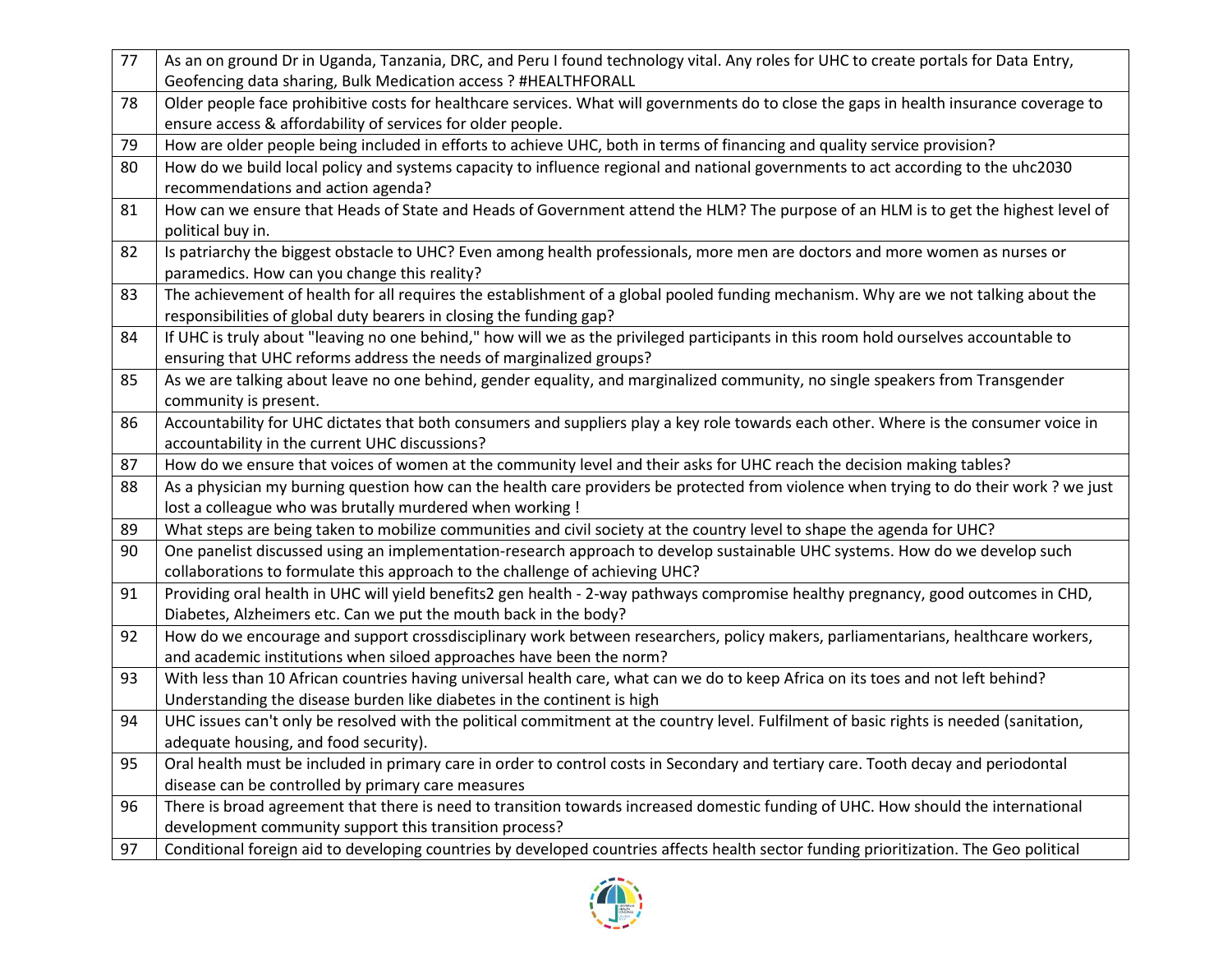|     | power dynamics need to be adressed for UHC to be sustainable                                                                               |
|-----|--------------------------------------------------------------------------------------------------------------------------------------------|
| 98  | UHC should move beyond the binaries of men and women and include the health of all people in all their diversity n include transgender     |
|     | n LGBTQI                                                                                                                                   |
| 99  | Where are the young people? Meaningful youth engagement as a means to achieving UHC means the UN needs to include youth voices             |
|     | on every panel.                                                                                                                            |
| 100 | How do we balance the need for government support (political and financial) for UHC, and the possibility that that same government         |
|     | may have policies that are antithetical to achieving UHC for all?                                                                          |
| 101 | How do you control the comercialization of health, and over prescription by some medical professionals when health Care is a primary       |
|     | responsibility of governments?                                                                                                             |
| 102 | How do we ensure that people in the informal sector are covered under the UHC?                                                             |
| 103 | UHC should promote equity participation, gender equality accountability, human rights accommodate the needs n voices of excluded           |
|     | groups like Queer n transgender                                                                                                            |
| 104 | How do we address the corruption in the health sector? People living in extreme poverty cannot access health services provided by the      |
|     | government specially due to corruption . Cynthia Mathew                                                                                    |
| 105 | Investments in new health technologies will be vital to achieving UHC. How do we ensure greater resource mobilization for R&D?             |
| 106 | AGYW are at accelerated risk for unplanned pregnancy, HIV, STI's. However, there's an absence of Comprehensive Sexuality Education,        |
|     | youth inclusive services and access to quality SRHR. What do we do?                                                                        |
| 107 | How can we work together to encourage donors collaborate to ensure shared clear transition plans, tools and approaches which result in     |
|     | sustainable transitions?                                                                                                                   |
| 108 | Leaving no one behind should not leave behind sex worker, MSM, Drud users and transgender community who are criminalised in Africa.        |
| 109 | What efforts are being made to ensure the inclusion of those with end-of-life and palliative care needs within UHC packages and            |
|     | financing models?                                                                                                                          |
| 110 | How best to address the 12 trillion USD loss in LMIC economic growth, caused by lack of access to surgery impacts on the health status of  |
|     | current and future workforce? Eg a child w cleft palate                                                                                    |
| 111 | In the drive towards universal health coverage how do we ensure that focus is also given to count & prevent injuries, such as drowning,    |
|     | alongside efforts to address NCDs and promote healthy lives?                                                                               |
| 112 | With regard to UHC Ask 3, "Regulate and Legislate," how do we ensure that profits are not prioritized over patients? Profiteering around   |
|     | drug prices is a huge problem in the US.                                                                                                   |
| 113 | Establishing a comprehensive UHC system is a complex process. How is the IPU assisting countries in doing so? Is it providing technical    |
|     | global health legislative assistance?                                                                                                      |
| 114 | When we talk about health as a human right, are we talking about an obligation to respect, protect, or fulfill? There are different needs  |
|     | in different countries, so different approaches are needed.                                                                                |
| 115 | How can the adequate resources available worldwide be invested for social responsible UHC that specifically avoids profit for the special  |
|     | interest groups?                                                                                                                           |
| 116 | The private sector is key in health service delivery in many countries as they try to bridge health gaps. How do we plan to extend the UHC |
|     | vision to this sector and enforce UHC policies forthwith.                                                                                  |
| 117 | Given that we know that Primary Health Care is the backbone of UHC, how can we strengthen community health systems at the national         |
|     | and subnational levels?                                                                                                                    |

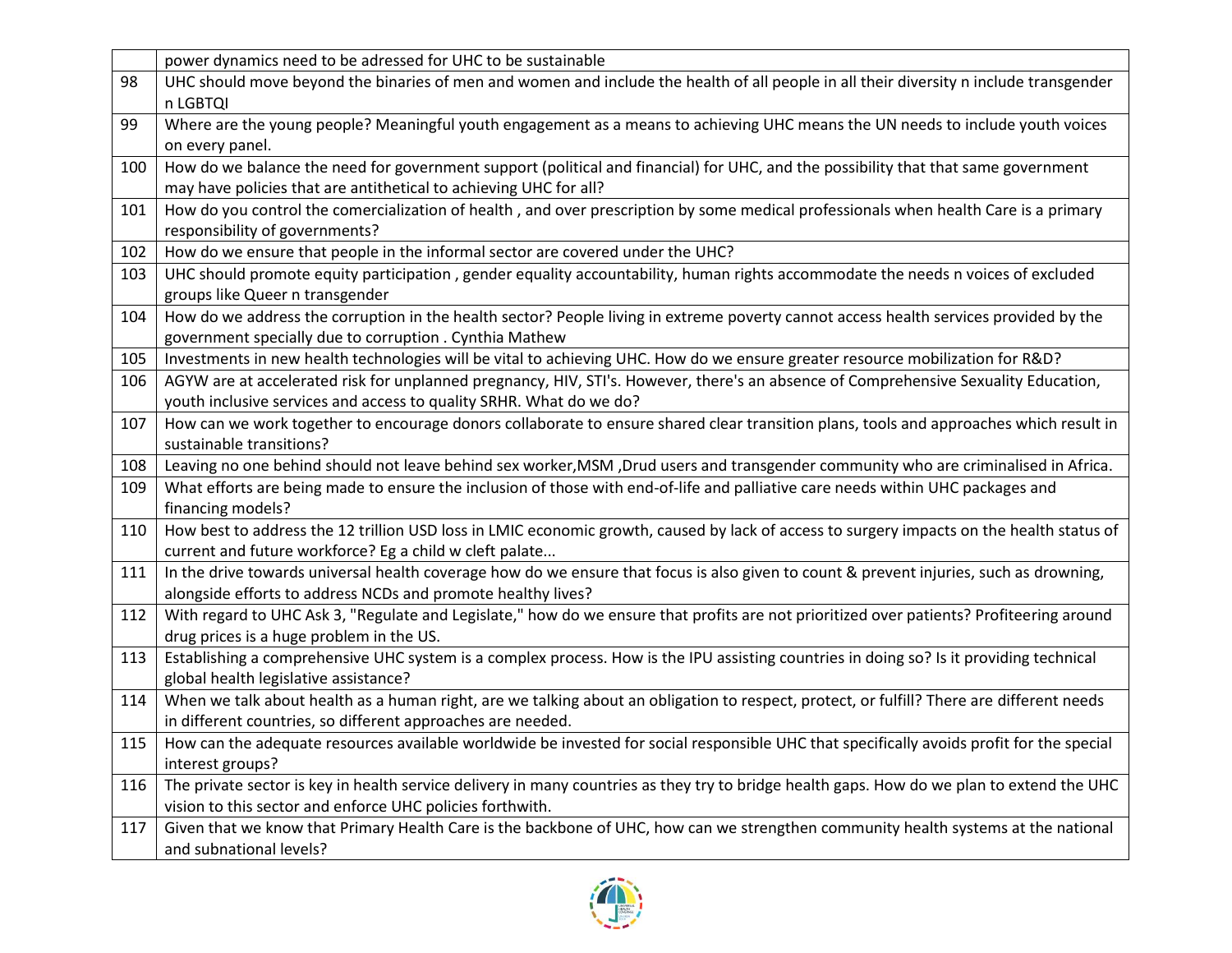| 118 | PHC is not new. What have we learned about what works and what does not work to take us go well beyond another global campaign or                                                                          |
|-----|------------------------------------------------------------------------------------------------------------------------------------------------------------------------------------------------------------|
|     | movement to knots and bolts of sustainable services in each household?                                                                                                                                     |
| 119 | Young people make up one quarter of the global population. How can we ensure inclusive, active, and meaningful engagement of young<br>people in the UHC process?                                           |
| 120 | How do we ensure that even as we champion for UHC, quality of health care is not compromised!?                                                                                                             |
| 121 | To what extent are UHC models taking into account the complex and long-term health and care needs of older people?                                                                                         |
| 122 | What is the panel's view on capacity to sort out the need for surgical care as a fundamental part of primary care and UHC? For example<br>headache or abdominal pain? Both may or may not need surgery.    |
| 123 | How to bring about actionable commitment from member states during the HLM and ensure its implementation.                                                                                                  |
| 124 | A few of the introductory remarks highlighted the importance of person-centred UHC. What steps are being taken to ensure that models<br>of UHC being developed and promoted are holistic & person-centred? |
| 125 | How can faith-based organizations best contribute to achieving UHC?                                                                                                                                        |
| 126 | Lots has been said today about leaving no-one behind & ensuring equity. I have heard lots about youth, women etc. yet nothing has been<br>said about older people. How can we ensure they are included?    |
| 127 | How can we ensure that the Member State delegations to the HLM are gender balanced and women have an equal say in decision<br>making on UHC from community to global?                                      |
| 128 | How do we address corruption at the health care provided by the government and how do we make the government accountable to<br>tackle it                                                                   |
| 129 | Citizens don't know they have a right to health, so let's ensure that governments institutionalize accountability in Sept!                                                                                 |
| 130 | As a trained physician my question is why isn't CAM ie complementary and alternative medicine being included in UHC discussion, this is<br>necessary isn't it?                                             |
| 131 | For Ms. Benilda Batzin, can she elaborate on the issue of obstetric violence in health facilities? ¿Puede hablarnos más del problema de la<br>violencia obstétrica en los establecimientos de salud?       |
| 132 | From trauma to Cesarean delivery to dental services, primary health is healthy only when surgery is available and affordable as WHA<br>resolution 68.15 states- surgery & anaesthesia are integral to UHC. |
| 133 | How will UHC address the gendered effects of structural violence on Women's health ?                                                                                                                       |
| 134 | Political will is contingent on knowledge about the issues. most of our politicians arewell uneducated. how can we make them<br>understand the complexity of these issues and get them agree and commit?   |
| 135 | How can we ensure that UHC reaches the most vulnerable and also fosters social cohesion in conflict settings?                                                                                              |
| 136 | The people that know how to achieve UHC is still missing in important parts of the huge implementation chain (from making policy to<br>delivery and viceversa). How ca we change that?                     |
| 137 | Increasing population affects UHC coverage and cost yet sexual and reproductive health ajd rights remains largely ignored in UHC<br>narrative. Panelists what are your thoughts on this?                   |
| 138 | CAN WE TALK ABOUT HOW UHC CAN BE ATTAINED BY PROMOTING HEALTHY LIFESTYLES? CHECKING UNHEALTHY FOODS, DANGEROUS<br>MEDICINES, CONNECTING TO NATURE, CUTTING OF PREVENTABLE CAUSES OF DISEASES? CAN WE?      |
| 139 | Like the fight to end poverty, UHC wont be sustainable if focus isnt put on prevention: Sanitation, nutrition, sanitation and CSE are a must!<br>Alsoend wars and conflicts. Thoughs of the panel?         |
| 140 | WHO called the elimination and control of neglected tropical disease a 'litmus test if universal health coverage': how can we overcome                                                                     |

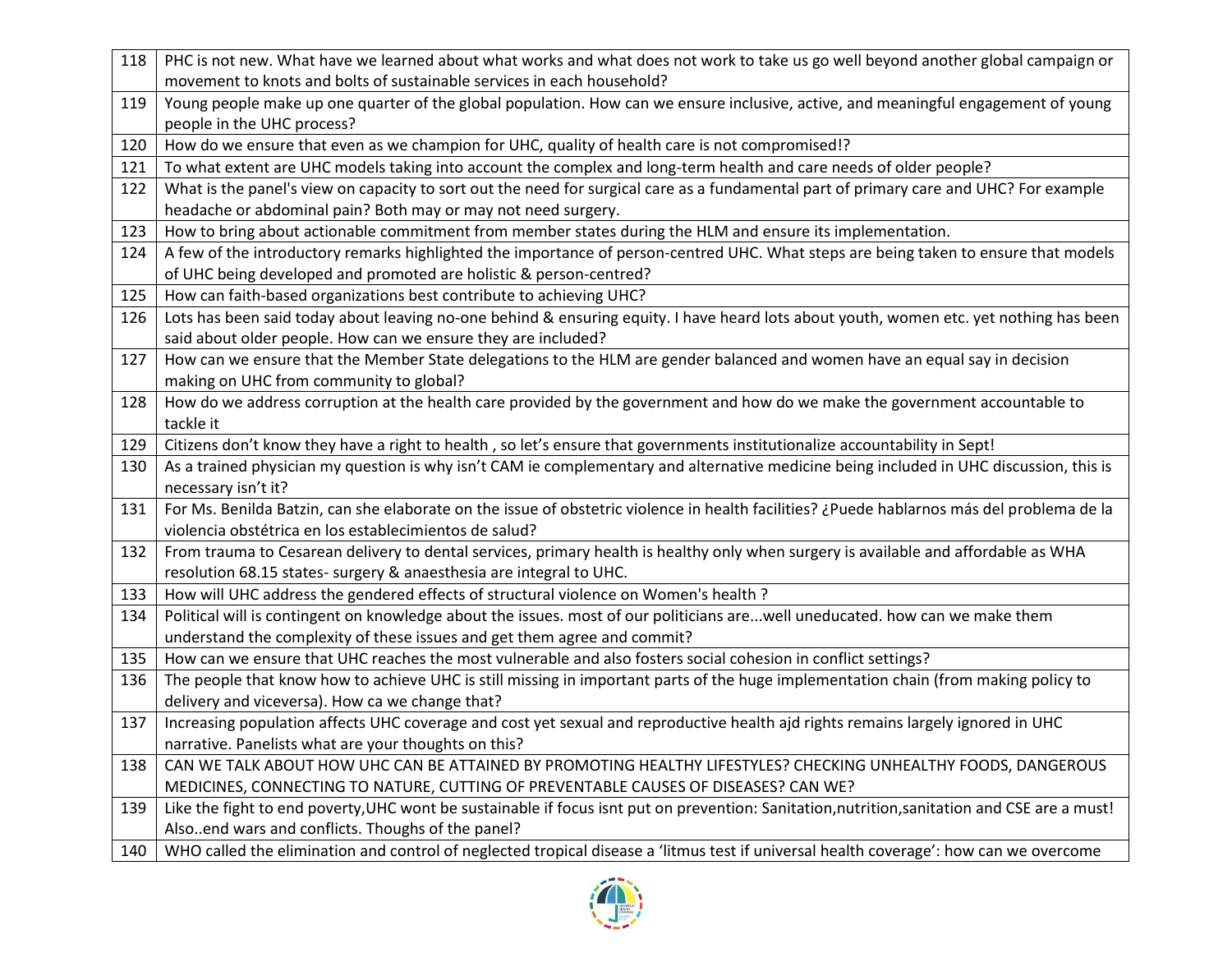|     | bottlenecks in reaching high numbers of vulnerable people?                                                                               |
|-----|------------------------------------------------------------------------------------------------------------------------------------------|
| 141 | Can we entrust Ministers of Health to deliver UHC? They can build hospitals, but can't keep the healthy healthy. Should ministers of     |
|     | education, commerce, technology take the leadership roles?                                                                               |
| 142 | We have 31 orgs that have signed guiding principles, in case anyone speaking wants to reference the Alliance for Gender Equality and     |
|     | UHC and its members                                                                                                                      |
| 143 | Developing countries are loosing health professionals to rich countries when their own citizens are in critical need of it, how can the  |
|     | governments stop this and give better pay?                                                                                               |
| 144 | The panel comment that tertiary care should be prioritized over PHC is shocking. How can we ensure prioritized PHC financial allocation  |
|     | in Sept?                                                                                                                                 |
| 145 | The current Health Insurance in Nigeria does not take into account the needs of service recipients as it has been determined by the      |
|     | employer and fail to cover specific SRHR needs. What can be done?                                                                        |
| 146 | The current Health Insurance in Nigeria does not take into account the needs of service recipients as it has been determined by the      |
|     | employer and fail to cover specific SRHR needs. What can be done?                                                                        |
| 147 | According to Lancet analysis only 1.6% of development health financing is allocated to adolescents. This group is essential to achieving |
|     | the SDGs but is being left behind. How can this be justified?                                                                            |
| 148 | What can be done locally, regionally, and nationally to empower all health care professionals and workers with the knowledge and tools   |
|     | to move from theory to action focused on achieving UHC for all?                                                                          |
| 149 | In some countries rolling out UHC has lead to having to get specific ID Numbers, How do you deal with the issue of undocumented          |
|     | immigrants and minorities that of don't have access to documention?                                                                      |
| 150 | How you work with community health workers to encourage people to seek prevention, care and support services without delay. can we       |
|     | recognize their work as major players in UHC?                                                                                            |
| 151 | The challenge of involving private sector is that most governments in low and middle income countries have limited capacities to         |
|     | regulate private sector to ensure quality and safety.                                                                                    |
| 152 | Can we we build finance and access mechanisms that allow teenagers to autonomously access sexual & reproductive health without           |
|     | parental interference or age barriers?                                                                                                   |
| 153 | Why UN took decades to take Universals health Care as priority issue ?                                                                   |
| 154 | Good governance and accountability are critical steps for UHC. what do you think                                                         |
| 155 | We must ensure and resource meaningful involvement of civil society and community in UHC governance at all levels - what are the         |
|     | opportunities to be seized to achieve this?                                                                                              |
| 156 | How can we address the high costs of insurance premiums which go up every year and the increasing deductibles which deter people         |
|     | from seeking health care in countries such as US                                                                                         |
| 157 | How to have a complete health coverage and not only financing models that only cover a minimum package of health interventions since     |
|     | these generate an out-of-pocket expense to people?                                                                                       |
| 158 | How can we drive system-wide change to the whole R&D process and expand delinked R&D efforts for new medicines, vaccines and             |
|     | diagnostics - which will be vital for achieving UHC?                                                                                     |
| 159 | How can we ensure effective financing mechanisms to allow efficient procurement or reimbursement systems which incorporate direct        |
|     | public health funding instead of insurance based systems?                                                                                |
| 160 | How can we prevent politicization of health care?                                                                                        |

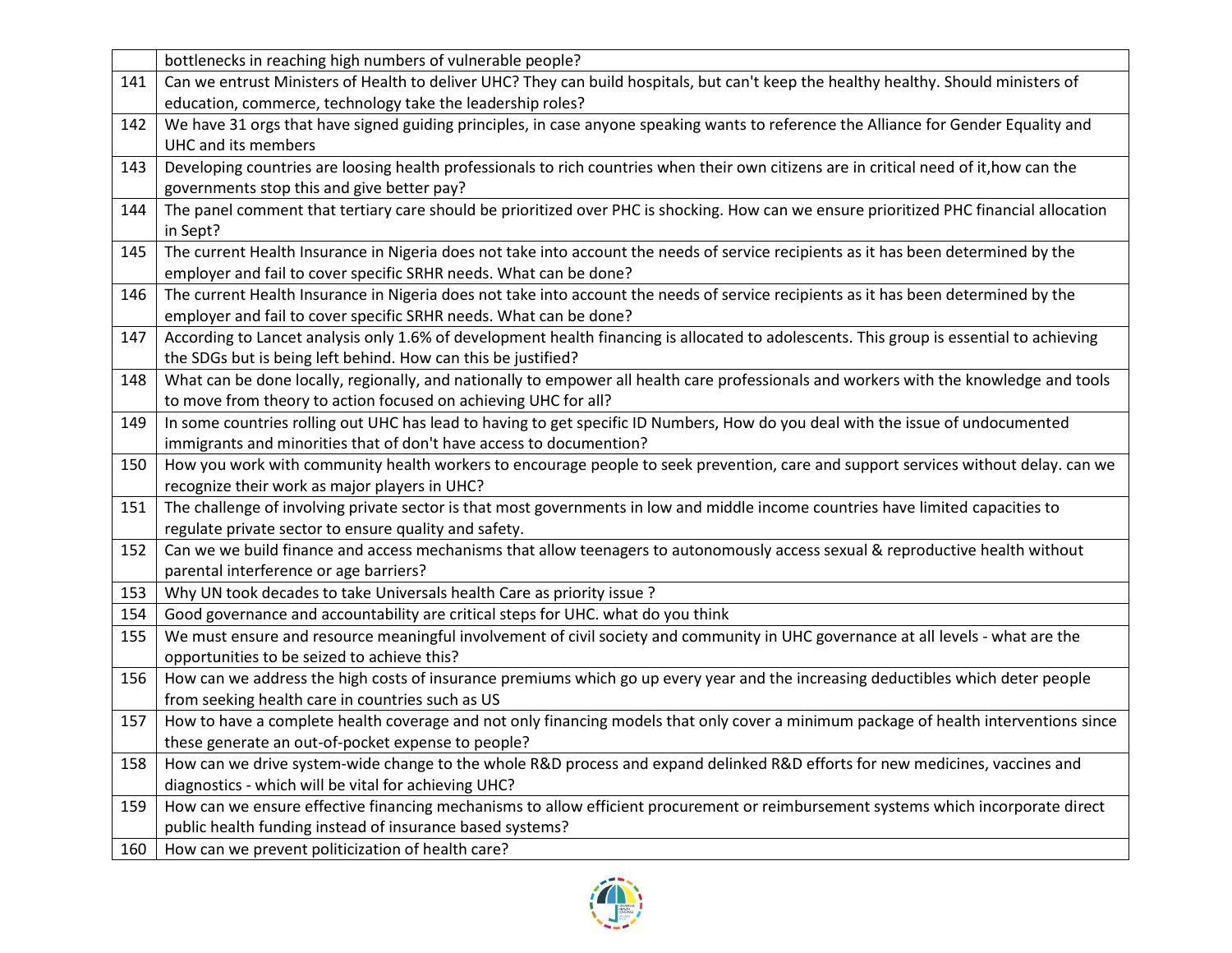| 161 | What is the role of prevention in reaching health for all & what can and should be done for investment in evidence-based prevention to    |
|-----|-------------------------------------------------------------------------------------------------------------------------------------------|
|     | make up a more significant share of overall healthcare spending?                                                                          |
| 162 | Agree with Mrs. Glassman and Dr. Reddy, Awareness in How to translate Outcomes Research in Policy decision should be a commitment         |
|     | by all involved in UHC                                                                                                                    |
| 163 | How this global parliamentary committee is linked with Parliamentary platform for TB?                                                     |
| 164 | UHC might present danger of exclusions of civil society in the decision-making process. How can we ensure civil society engagement in     |
|     | this process?                                                                                                                             |
| 165 | Cómo organizan los estados sus prioridades en salud.?, cómo debe ser el crecimiento y dirección de las acciones a seguir para mejorar la  |
|     | salud y organizar el presupuesto de salud?                                                                                                |
| 166 | Is privatization of public health services a solution for achieving UHC? How can we make our political leaders accountable to invest more |
|     | in public health care services                                                                                                            |
| 167 | How we can ensure improve access to controlled substances, pain medicine for adults and children who are suffering from life-limiting     |
|     | illnesses? increase access to palliative care services?                                                                                   |
| 168 | How can implementation of goals of UHC with coverage for all, ever be accomplished without addressing the need for lower cost of          |
|     | drugs globally?                                                                                                                           |
| 169 | How can academic institutions actively contribute to UHC, become more community-engaged and socially accountable?                         |
| 170 | Como podemos ayudar nuestras comunidades a hacer mas conciencia sobre el papel de la alimentacion en la salud?                            |
| 171 | How can we ensure quality of services and medicine, while accelerating scaling up of UHC?                                                 |
| 172 | Let's not forget multi morbidity                                                                                                          |
| 173 | The big question looms: How do we finance UHC especially to convince those countries frightened about adopting UHC because of the         |
|     | money issue. One country's government fell because of this!                                                                               |
| 174 | What must we do to meaningfully empower communities as advocates for policies that promote and protect health and well-being and          |
|     | to play their full role as co-developers of health?                                                                                       |
| 175 | Health is your right, how can you ensure people's rights in avoiding unnecessary investigations and over prescription by unethical ad     |
|     | greedy health professionals?                                                                                                              |
| 176 | Can we implement UHC at District Level in a country?                                                                                      |
| 177 | How do countries better plan for, and budget for, community-led and peer-led responses to ensure no-one is left behind?                   |
| 178 | Care provided should not vary in quality based on gender, ethnicity or social economics. Everyone should be eligible for UHC services -   |
|     | From Young Women Leader in Kenya                                                                                                          |
| 179 | How will UHC address the gendered effects of structural violence on Women's health ?                                                      |
| 180 | Are there any considerations being made to the 'unorthodox medicines' and standardisation of these health service delivery models in      |
|     | the UHC2030 vision                                                                                                                        |
| 181 | How we can shift the conversation from health systems, to systems for health and meaningfully acknowledge the critical role of            |
|     | community-led responses in the co-production of health                                                                                    |
| 182 | We have not talked about how disruptive technology can impact and accelerate UHC. How can we use technology such as simulation            |
|     | training, GIS and other to be included in the UHC?                                                                                        |
| 183 | Oral histories are equally as important as scientific researches when it comes to living with chronic illnesses like diabetes. A doctor's |
|     | perception of non adherence can be loss of job, depression                                                                                |